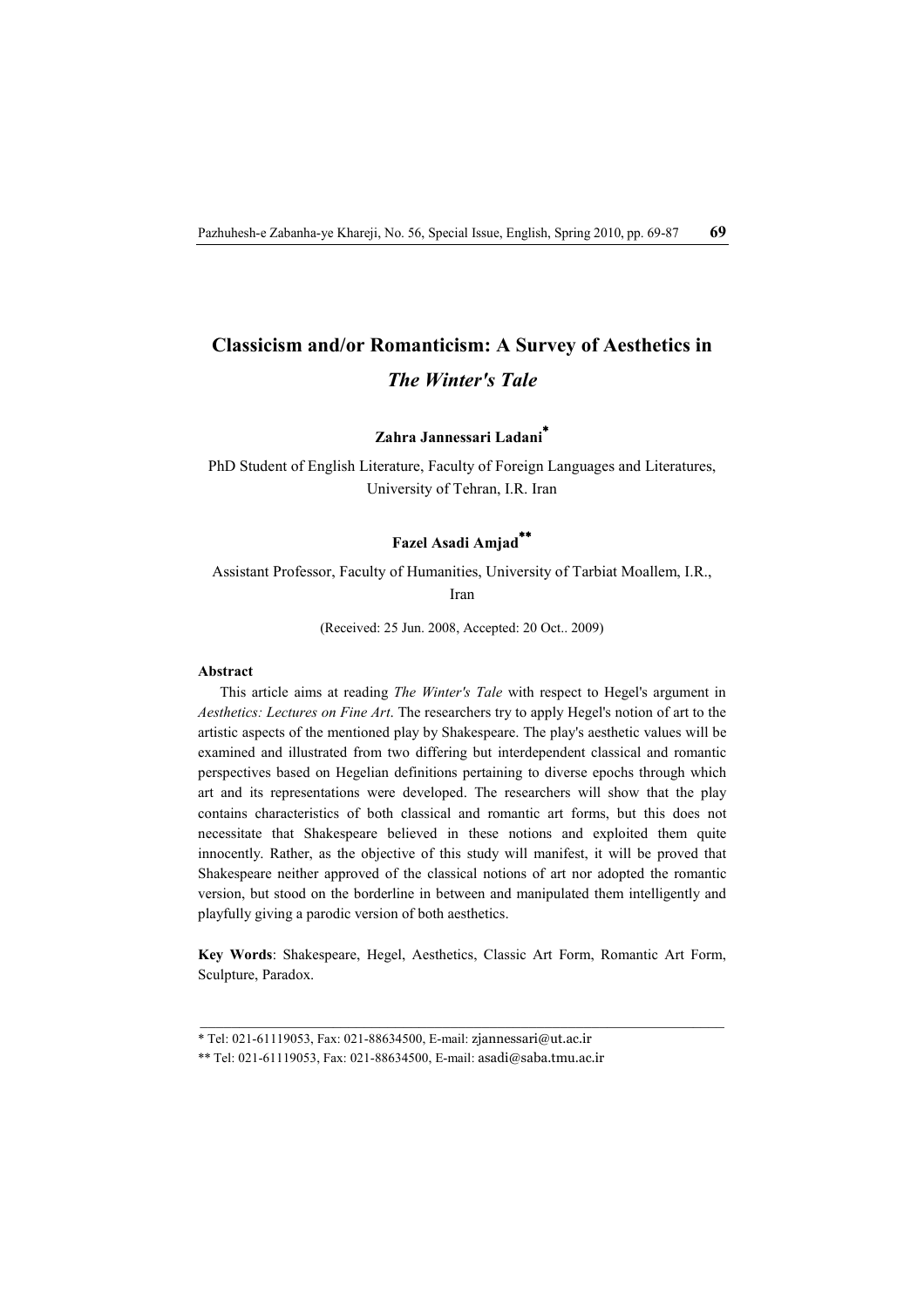#### **Introduction**

Then sculpture and her sister-arts revive; Stones leaped to form, and rocks began to live. (Pope 2524: 701-02)

In "Romanticism and Classicism" T. E. Hulme brings forth the salient and longdebated argument of classicism and romanticism contrasted; in brief, he prophecies a classical revival in future literature. But the thing is that, in his debate, he introduces Racine as an extreme example of a classical poet. Coming to Shakespeare, however, he does not put him on the romantic side, but adopts Nietzsche's categorization of classicism dichotomized in two levels: static and dynamic. Hulme believes that Shakespeare belongs to the "classic of motion" (Hulme 119). But to what extent could we rely on this statement? Or how can we measure Shakespeare's tendencies toward either classicism or romanticism? How can we be sure that he is not treating the two art forms grotesquely or parodically? These questions will be raised as soon as one reads Hulme's claim.

The example of Hulme has just arbitrarily been chosen for the purpose of this essay. Thus, the article is to contend neither Hulme nor other writers who, on the contrary, classify Shakespeare as Romantic. Here, Hulme's judgment about Shakespeare will be put to test to find out to what extent the playwright employed either Classic or Romantic aesthetic notions in his works. To fulfill this aim, on the one hand, the scope of this study will be confined to the aesthetic aspects of *The Winter's Tale*; on the other hand, a Hegelian model of reading through the play's aesthetics will be followed.

## **Discussion**

From a Hegelian perspective, fine art originates from the fact that the idea of the Absolute comes to be known and realized only when it materializes itself in the form of beauty (Hegel 613-14). Now this form, responsible for the representation of the idea, adopts different manifestations in diverse epochs. In the first epoch, the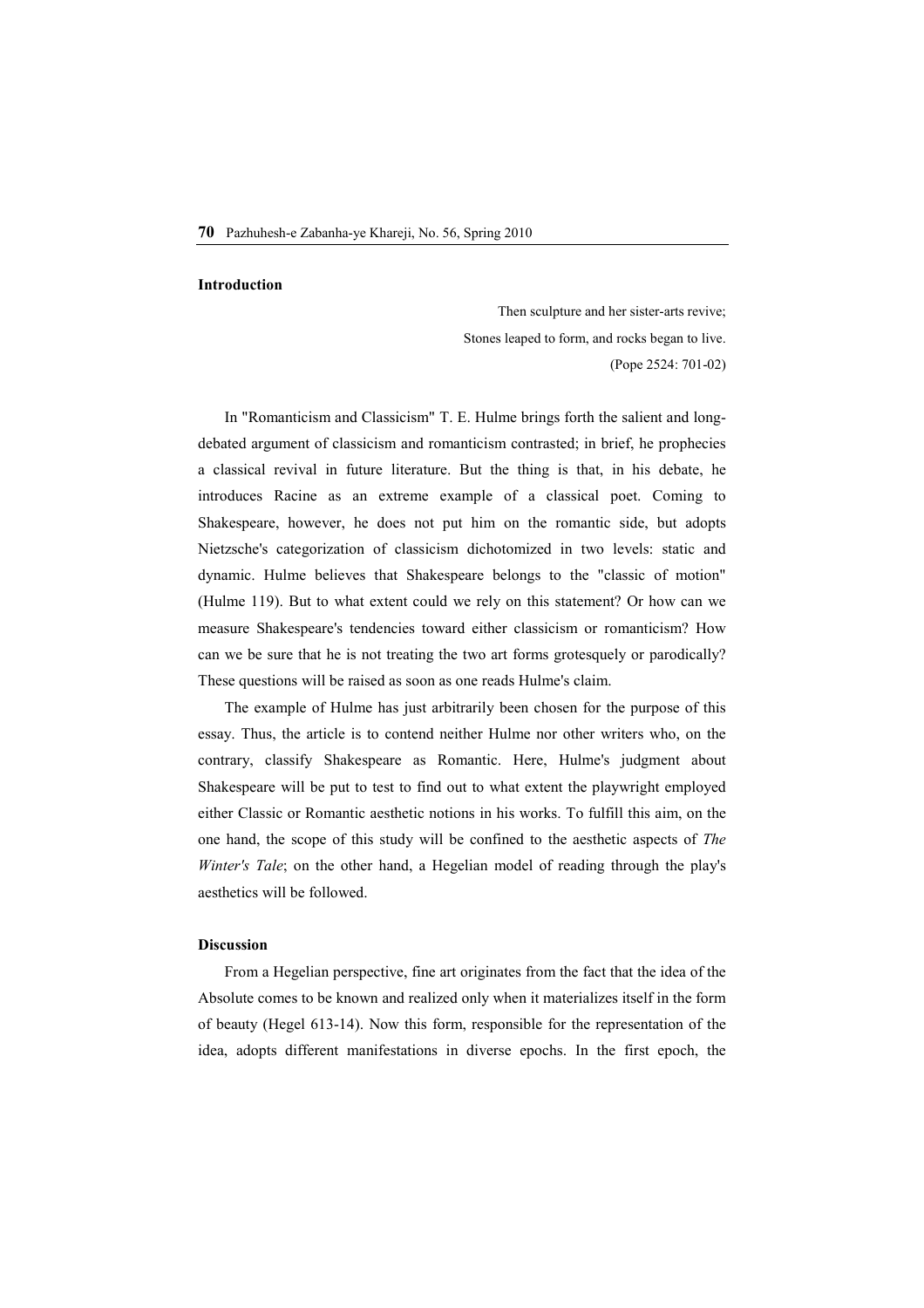Symbolic, the identity of content and form are not reached but there is merely a relationship between the two. We have only the indication of the inner meaning in an external appearance similar to that indication and the content it is supposed to manifest (Ibid 624). Put it differently, the sublime and its artistic form superficially agree with each other. That is why the form peculiar to this epoch, namely architecture, cannot represent the Ideal sufficiently; hence its disproportionate and heterogeneous nature.

The second epoch is associated with the Classical art whereby there is perfect harmony between matter and form. In addition, the classical ideal "corresponds to the portrayal of the Absolute" in its "independently self-reposing reality" (Ibid). Here, the idea acquires more spiritual individuality and is more realistic, since it well intermingles with the sensuous and corporeal. The form pertaining to this epoch is sculpture and plastic arts which are more individualized and conscious than the Symbolic form of architecture.

In the third epoch, art attains still more consciousness; romantic art introduces the idea as the sublime and tends toward infinitude so much so that no form (because form is finite) could appropriately reproduce that spirituality. So the form remains foreign and indifferent. Romantic art, thus, turns inward, but inexorably needs some kind of form to express itself. It has for both its "content and form the subjectivity of emotion and feeling in its infinity and its finite particularity" (Ibid). The forms are poetry, painting and music.

Hegel believes that the Symbolic epoch is the initial stage of art production pursuing the aspiration toward the Ideal as the true Idea of beauty. The idea, though the conception of the mind, has to be expressed via sensuous phenomena which are eventually unable to represent it perfectly. Architecture is the form for this stage as the beginning of art. It has not yet found the adequate material or the corresponding forms for the presentation of its spiritual content. The material is still inherently "non-spiritual, i.e. heavy matter, shapeable only according to the laws of gravity" (Ibid). Thus, forms such as monuments, emblems, and architecture are ineluctably paradoxical, ambiguous, enigmatic and mysterious. However, the heterogeneity of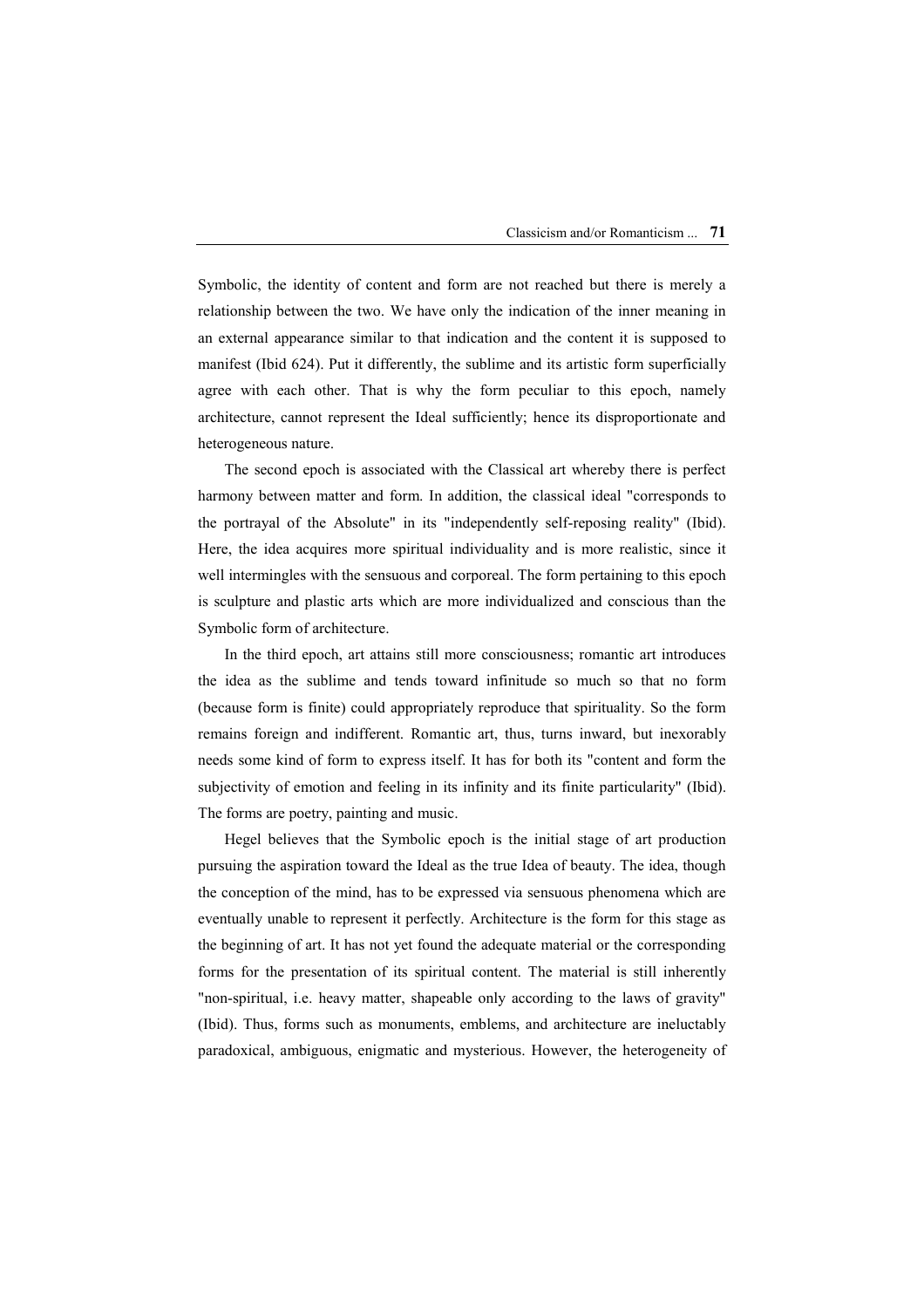idea and form does not necessarily mean that material and form are arbitrarily juxtaposed; here, form and idea are worked out by imagination to create the beautiful and the free. This stage seems to be purely abstract and unconscious.

Moving on to the Classical epoch, the art form still lays hold of heavy material in its "spatial entirety" with the exclusion of "inorganic" (Ibid 625) aspects. This form, heavily determined by the content, is "the real life of the spirit, the human form and its objective organism, pervaded by spirit" (Ibid). The form should be adequate, and capable of showing a lofty peace and tranquil greatness. So it should not be touched by the "disunion and restriction of action, conflicts, and sufferings" (Ibid). The proper art form possessing these features is sculpture (Ibid 624).

In "Concerning the Relation of the Plastic Arts to Nature", Wilhelm and Schelling enumerate prominent characteristics of the art: that it is wordless and its source is the soul; that it should be expressed like silent nature by the configuration of sensuous works (Wilhelm & Schelling 324). They argue that the plastic works are, furthermore, empty because the sublime and absolute cannot be demonstrated in them; hence, the intensification of relativity (Ibid 328), and multiplicity. Plastic arts are considered to be a moderation of expression of passions due to their observation of two principles: activity (representative of the soul) and rest (representative of matter) (Ibid 348). Compared with the Symbolic art forms, the Classical ones enjoy more consciousness.

In the romantic phase, the object of human consciousness is no longer God as God; here, the meaning of God represents itself as man's "actual life of subjectively living action and suffering, or the spirit of the community, spirit with a sense of itself, mind in its privation, its sacrifice, or its blessedness and joy in life and activity in the midst of the existing world" (Hegel 625). Now the idea is forced out of reconciliation with the corporeal and backs upon itself. Hegel contends that this art form cannot use heavy matter with its three-dimensional character. Rather, it has to "inwardize or spiritualize" (Ibid) that matter. This is done through the cancellation of the real and sensuous appearance.

Hegel recommends painting, poetry, and music as tolerably representative of the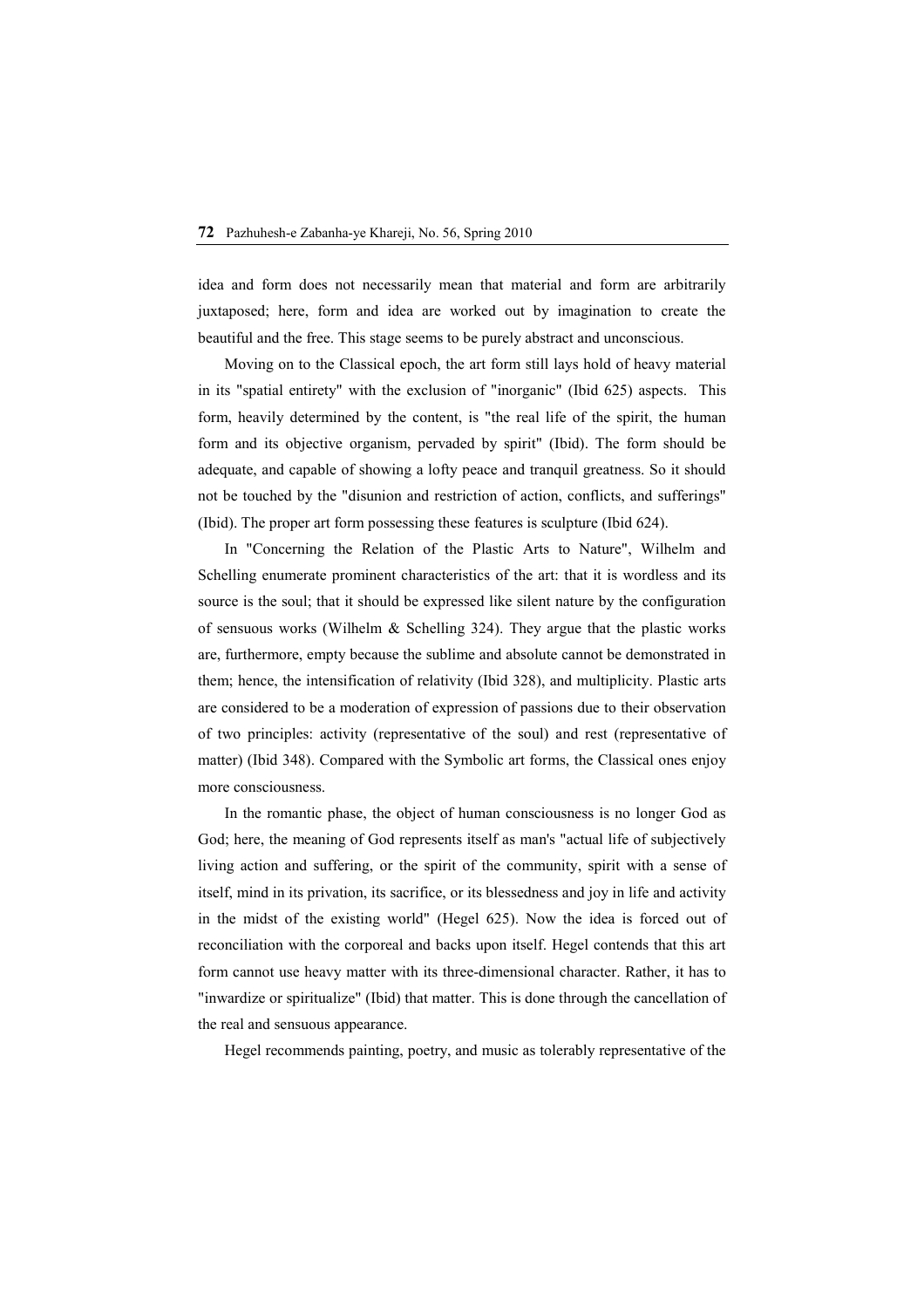Romantic spirit. Painting brings together the "trinity of spatial dimensions" of sculpture into a surface and presents "spatial intervals and shapes" (Ibid 626) through color. Music yearns for the same spirit in a different way: it is the manifestation of subjectivity and particularization though still sensuous. It excludes space completely. The visibility of painting is converted to the audibility of the sound in music. According to Hegel, the material for music is sound and its configuration is "counterpoint, the harmony, division, linkage, opposition, discord, and modulation of notes in accordance with their quantitative differences from one another and their artistically treated tempo" (Ibid). Music might be considered as the intermediary between painting and poetry. As for poetry or lyricism, the form tends toward the concretization of the idea by retaining the audibility (spoken syllables) and visibility (letters on the page). Yet, as Hegel argues, sound and letter do not possess a value on their own account. They are wholly permeated with the spiritual world and the particular objects of "ideas and contemplation". So they are the mere external designation of the content. Thus, the objectivity of poetry lies in its objective way of presenting something to inner imagination (Ibid 627).

So far, we have given a very concise introduction about Hegelian notions of fine art, its development, and shifts in diverse contexts. What follows is a track-down of the above mentioned Hegelian progressive process from Classicism to Romanticism in *The Winter's Tale*. The Symbolic art forms will not be examined in the play just to limit the scope of the study to the mentioned shift between the two later epochs. The researchers do not wish to maintain that Shakespeare precisely adhered to the Classic-to-Romantic shift in his play, but to discuss the following questions: to what extent did Shakespeare conform to the linear progression from the Classic to the Romantic aesthetic forms in *The Winter's Tale*? Did he approve of one and dispense with the other or did he deploy a combination of both? How did he treat each of the forms or their combination?

To answer the above questions, we will firstly focus on the notion of sculpture as a plastic art form employed by Shakespeare in the final scene where Hermione, Leontes's wife, who has been in hiding for sixteen years, performs the role of a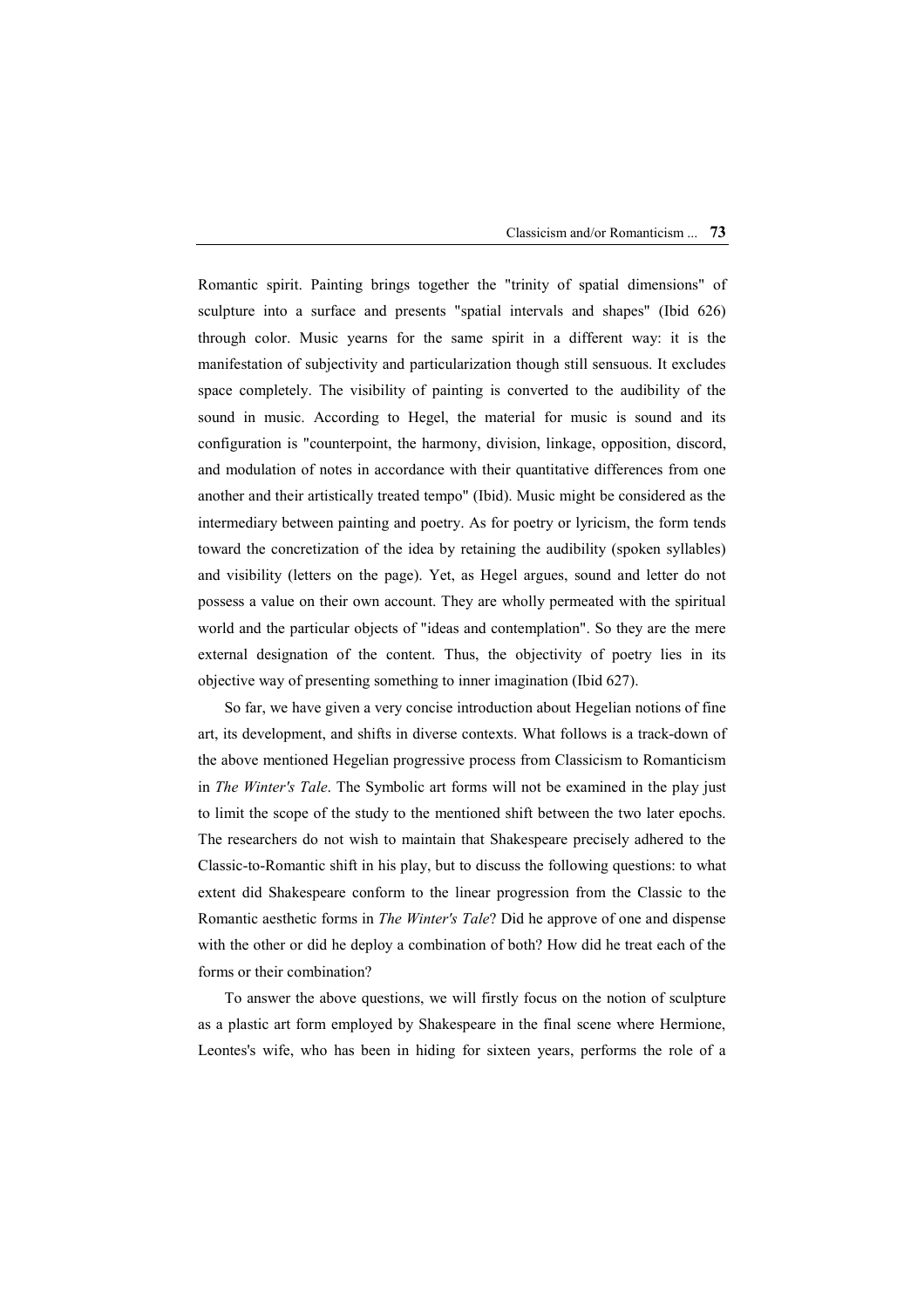statue and gradually comes to life as a complete human-being helped by Paulina's make-believe role as a conjuror. The story is not Shakespeare's own invention. It has a precedent in the Ovidian myth of Pygmalion. A greatly gifted sculptor, Pygmalion created the statue of the most perfect woman on the earth and fell in love with her desperately. Eventually, his wish was fulfilled by Venus who inspired life into the statue and graced their marriage by her presence (Hamilton 1959: 108-11). Perhaps, one could confidently say that Shakespeare made use of the Ovidian story, but one would doubt if his attitude toward the story was anything like Ovid's. That is why Shakespeare cannot be declared a totally Classic-minded playwright; hence, the necessity to locate the transmutations he brought to the Classic Ovidian story. Prior to exposing these transmutations, the extent to which Shakespeare embedded Classical notions of plastic arts in his play needs to be elucidated.

With respect to the major principles of artistic creation in Classicism, Horace had said in *On the Art of Poetry* that the artist's creation should be harmonized, plausible, and creative (Horace 79); furthermore, the artist should embrace a faithful imitation of things (Ibid 83) and keep the dignity of his artwork intact. He should not allow mockery to trample his work's dignity and should, therefore, elude the introduction of trivialities (Ibid 87). The artwork, as a form, should do its best to manifest the Ideal. As Bate argues in *From Classic to Romantic Premises of Taste in Eighteenth Century England*, the "representation of the human being in classical sculpture … does not … seek to evoke images from the past experiences and thus appeals to the affections … of the beholder, but rather, by an imitation of the ideal, to form and control those affections" (Bate 19). Thus, the representation of deformities or peculiarities is regarded as defective in imitation of the ideal. Here, Bate renders the particular example of Alexander the Great whose short stature was not represented in the works of the great Italian painters of the Renaissance. He elaborates on the fact that in Classical sculpture, as in Classical antiquity, imitation of the ideal nature of man must "include the presentation of a finished figure, which only the fullest physical development, in every respect, could have formed" (Ibid 80).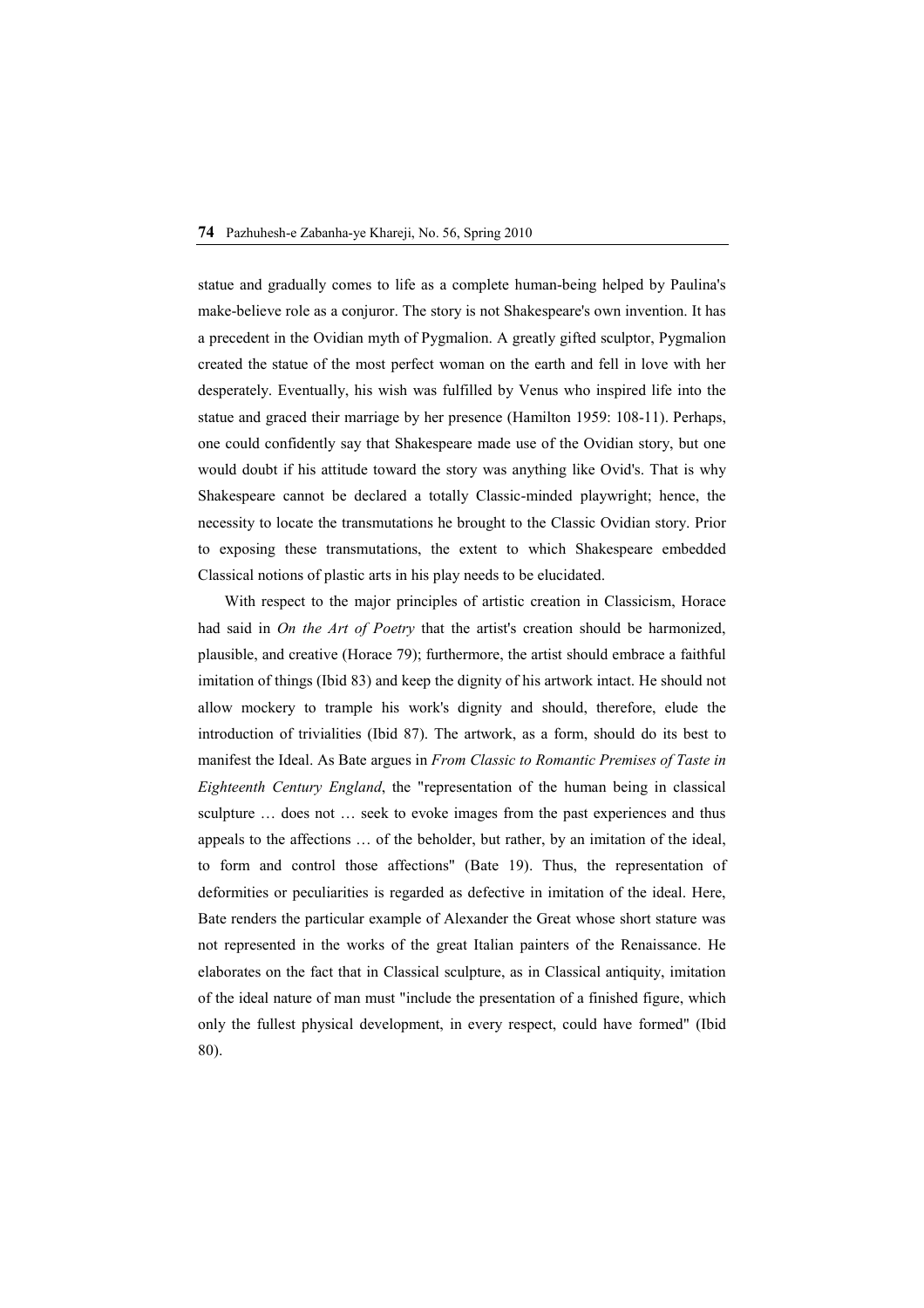Proclivity to the ideal, the sublime, and the perfect, despite the existence of real deformities, is closely interwoven with the aesthetic notions inherent in *The Winter's Tale*. A good example is the third gentleman's account of Hermione's statue yet to be uncovered by Paulina:

[A] piece many years in doing, and now newly perform'd by that rare Italian master, Julio Romano, who, had he himself eternity, and could put breath into his work, would beguile Nature of her custom, so perfectly he is her ape: he so near to Hermione hath done Hermione, that they say one would speak to her, and stand in hope of answer. (V. II. 81-6)

The excerpt evinces the ideal imitation of Hermione, her defects whatsoever being wholly precluded.

Hermione's statue procures a sort of serenity and calmness in addition to its prominent perfection. This matches the spiritual individuality and isolation Hegel had noticed in the Classical art form of sculpture, especially visible in gods' statues. Paulina elaborates on this aspect of Hermione's statue:

As she lived peerless, So her dead likeness, I do well believe, Excels whatever yet you lookt upon, Or heard of man hath done: therefore I keep it Lonely, apart.  $[\dots]$ I like your silence,--it the more shows off Your wonder…. (V. III. 17-25)

Ideal imitation has so perfectly been done that Leontes deems himself "being more stone than" Hermione's statue. He calls it a "royal piece" asserting that there is "magic" in its "majesty." Here, idealization causes the statue to seem life-like: "masterly done:/The very life seems warm upon her lip" (Ibid 78-9). The statue turns into the sublime, but Shakespeare does not halt there. He moves on with these Classic notions up to the point where a turn of attitude could apparently be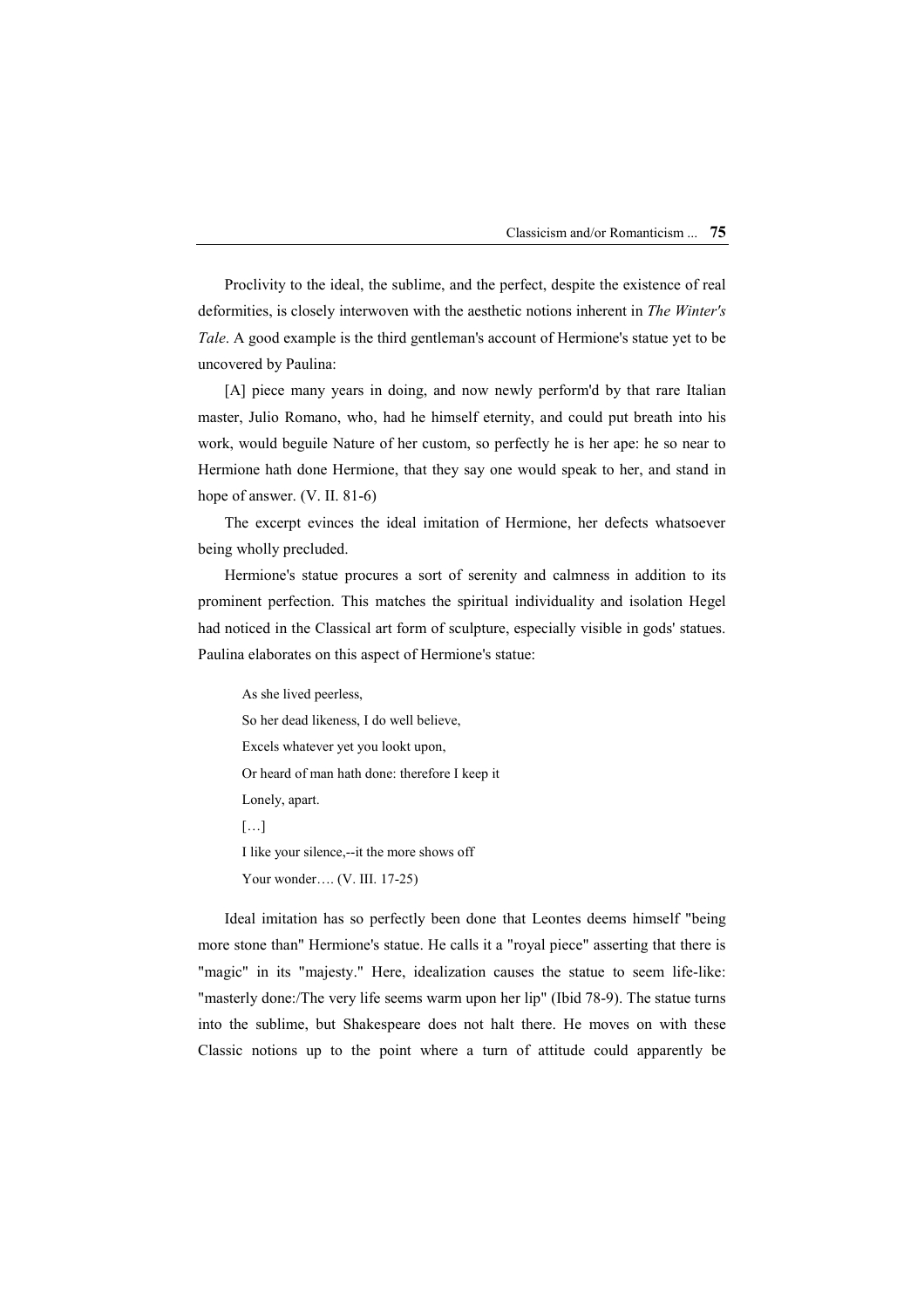discerned. The statue gradually comes to life which is not something new based on what we mentioned about the myth of Pygmalion; nonetheless, Shakespeare's attitude here makes his version of the story very different from Ovid's. Ovid's story is, indeed, quite seriously narrated and observes the mentioned dignity characteristic of the Classical art forms. In contrast, Shakespeare's mocking treatment of the plastic art form cannot be denied in *The Winter's Tale*. Bestowing breath, sight, warmth and motion on a statue is a sort of resurrection. Still, resurrection per se is the derision of the whole notion of sculpture. Hermione as statue is originally Hermione as human-being playing the role of a stone piece of artwork. In other words, Hermione has never been a real piece of sculpture but just a fake but simultaneously living one. Thus, the sublime, the ideal, and the serene of sculpture are dissolved into the mortal flesh, the real, and the dynamic. This reminisces Bakhtin's distinction between the "classical" and the "grotesque." In *Rabelais and His World*, Bakhtin tracks down a tradition of portraying the body as fluid, open, changing, procreative, unfinished and belonging to a continuous cycle of living and dying that reveres decay, death, dirt, and excrement as vital to life, growth, order and beauty (Bakhtin 23-30). In this play, too, the existence of wrinkles on Hermione's brow implies the grotesquery of the degenerating body in Bakhtin's theory. As the Renaissance proceeds, Bakhtin discovers an increasing tension between the "grotesque" version of the body with its dynamism and the "classical" version where there is stasis. At this point, it may come across the mind that Shakespeare might have intended to critique the whole classical notion of art form. After all, this question always haunts the mind that if Classical art forms are truly ideal and perfect, why should they be so unfaithful in terms of not representing the exact object of imitation, i.e. why should they render them better than they are? And, again, if they are ideal and perfect, why did there appear a vital need to revolutionize Classic art forms by the advent of Romanticism?

Mockery (resulting in grotesque) is what Paulina's sarcastic and playful tone reveals at the moment she draws back the curtain to present the statue: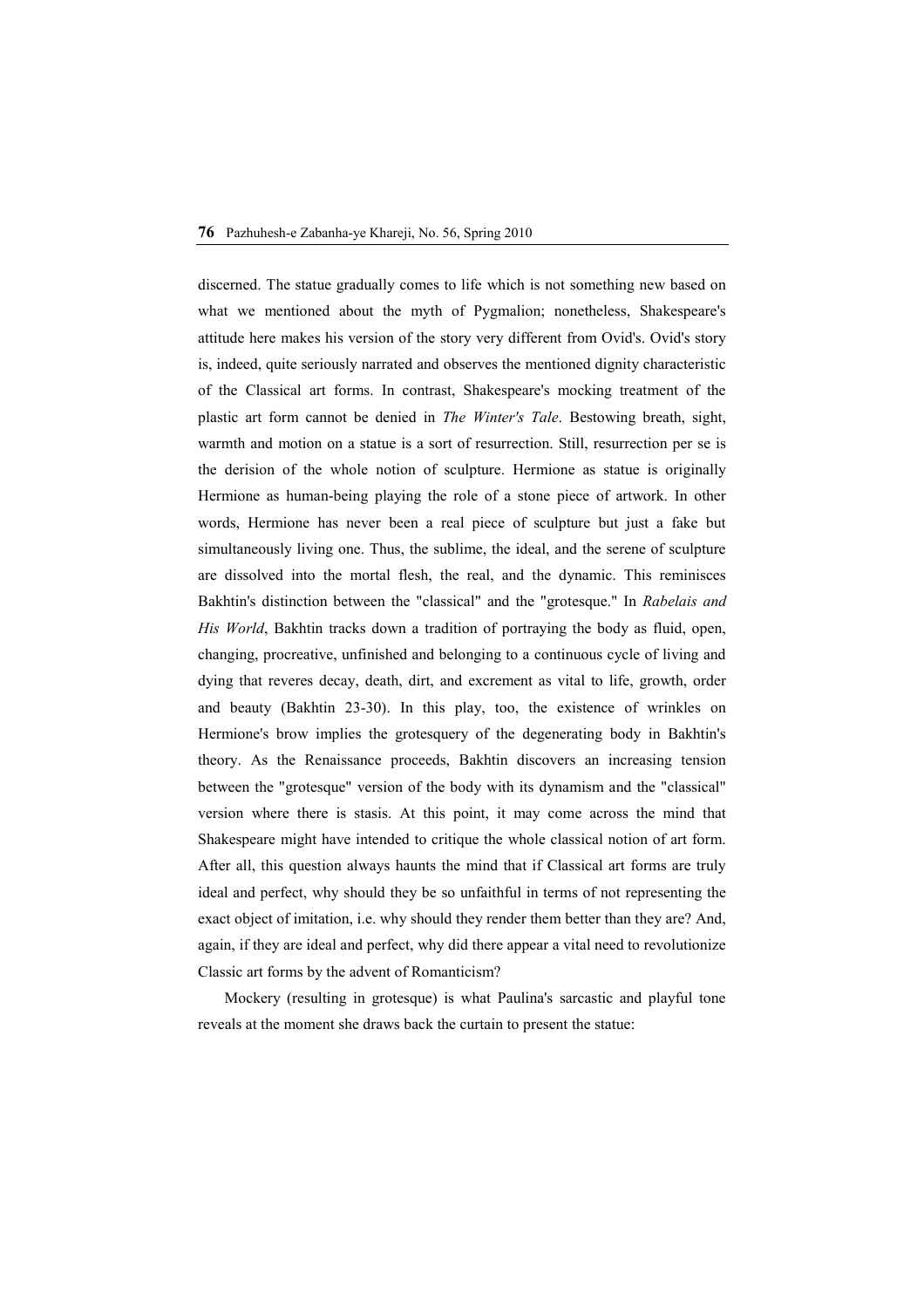But here it is: Prepare To see the life as lively mockt as ever Still sleep mockt death: behold, and say 'tis well. (V. III. 21-3)

It is strongly paradoxical and derisive that the nonexistent Romano's artwork should be both perfect and deficient. Notwithstanding all the praises which go to the statue, Leontes notices the fact that "Hermione was not so much wrinkled, nothing/ So aged as this seems" (Ibid 32-3). However, this paradox precisely comprises the turning point of the play whereby one could grasp a shift from Classical to Romantic premises of aesthetic form. The shift exhibits itself in the form of the statue's transcendence of sculpture and its venturing into life; hence, the movement from Classicism to Romanticism. It seems that the idea cannot tolerate to be imprisoned within the static form of sculpture and, consequently, opts for a higher, more spiritual and subjective status. Thus, Hermione's resurrection could possibly be viewed as insurrection accompanied with a dead object's stepping over the threshold and joining living beings. We should not leave out the fact that, as Scott Wilson informs us, Shakespeare's time was the reformation age of revolt against the notion of "master" (Wilson 93); hence, his derisive use of the non-existent Julio Romano as the master sculptor. In addition, Michael Hattaway argues that in *The Winter's Tale*, Shakespeare "satirizes naïve belief in the authority of print" (Hattaway 50). One of the other issues relevant to the age of reformation is iconoclasm discussed by Marion O'Connor in '"Imagine Me, Gentle Spectators': Iconomachy and *The Winter's Tale*." Here, the writer defines iconoclasm as the "physical defacement or destruction of religious images, particularly three-dimensional ones, crashed through English ecclesiastical buildings in successive waves for more than a century from 1536" (O'Connor 366). The above notions of revolt and rebellion against authority could possibly justify Shakespeare's attempt to do away with Hermione's statue by breathing life to it.

Yet, this higher spirituality and abstraction cannot avoid form without which it is unable to represent its beauty, perfection and excellence. As we know, Hegel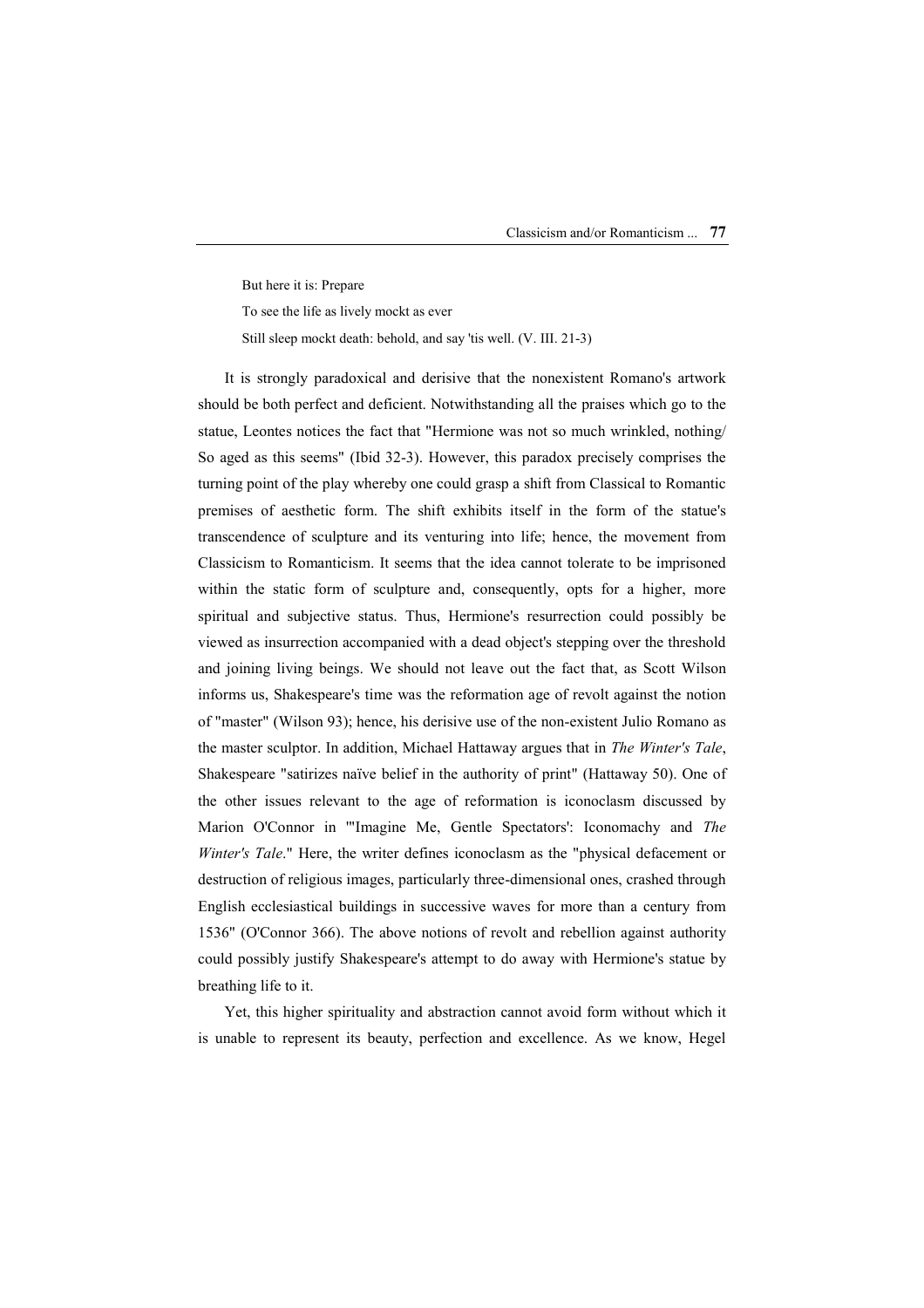proposed poetry, painting, and music as romantic art forms. In this play, however, it seems that a new Romantic art form is being introduced. Shakespeare seems to suggest "human being" as a possible form; besides, we could also notice the presence of music as an already existing Romantic art form performed precisely at the moment of Hermione's metamorphosis:

Music, awake her; strike!—[*Music.*

'Tis time; descend; be stone no more; approach; Strike all that look upon with marvel. Come; I'll fill your grave up: stir; nay, come away; Bequeath to death your numbness, for from him Dear life redeems you.—You perceive she stirs: [Hermione comes down from the pedestal. (V. III. 121-26)

Nevertheless, Shakespeare's use of Hegelian as well as novel Romantic forms should not convince us that the playwright approved of and believed in the perfect appropriateness or superiority of the Romantic art forms. We should bear in mind that he brought reconciliation between Classical and Romantic aesthetic notions only through their tantalization on several occasions. Moreover, the Shakespearean innovative shift from dead object-hood to living subject-hood could be asserted as one of the major influences of the salient distinction between Natura Naturans (creative nature) and Natura Naturata (created nature). Based on this distinction, Renaissance artists believed they should not imitate the mere phenomena of nature (natura naturata) but, rather, its higher invisible principles (natura naturans), and this way they could successfully emulate Nature. This, they believed, would impart enlightenment to the art viewers. Also, from the thematic point of view, G. Wilson Knight's reading of the play as "great creating Nature" is worth mentioning (Overton 20). Furthermore, the notion of a statue coming to life hints at the act of God's creation of Adam. God's creation, at least in one respect, could imply the abolishment of idolatry. However, the creator in this play is not God, but Shakespeare. More interestingly, he does not create a man but a woman. It seems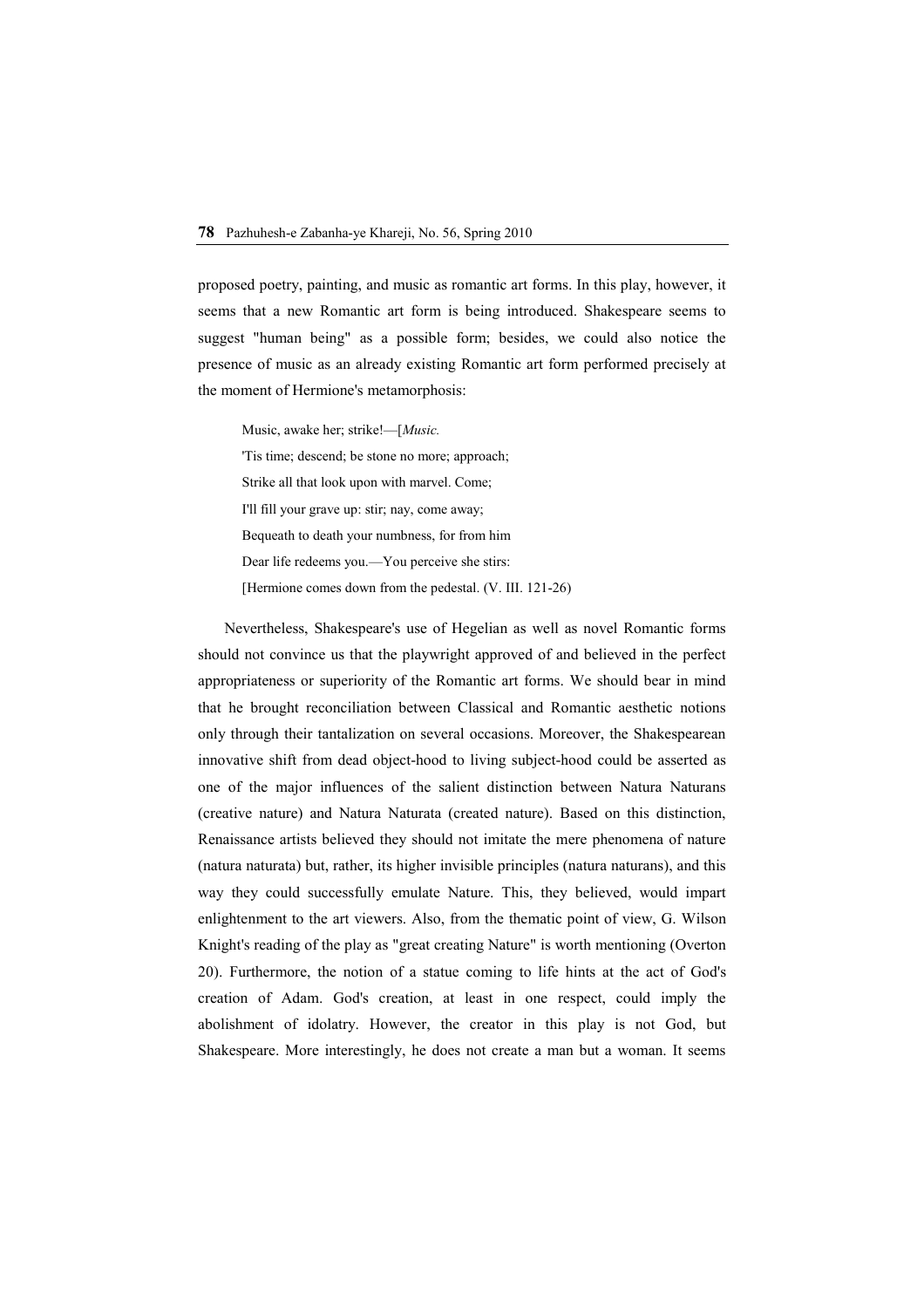that Shakespeare's revolt targets all extant versions of creation, both artistic and biblical.



The theme of marriage between diverse aesthetic forms, art and nature, the ideal and the real, and "double killing" could be detected throughout the play. One of the best instances in this respect belongs to Perdita and Polixenes's discussion about floral interbreeding. He tries to cajole Perdita that such an art which marries a "gentler scion to the wildest stock" and creates "a bark of baser kind/ By bud of nobler race," will add to nature and mend it; "but/ The art itself is nature" after all (IV. IV. 108-12). On a higher level, such a condition could also be associated with Perdita and Florizel's marriage; the former being a peasant girl, the latter a prince.

Both Perdita and her mother, Hermione, are doubly killed and created. Both were reduced to nothingness and then again discovered and rewarded. Being born, Perdita was cast into the wilderness with a bundle of relics. She was literally denied and left to nothingness, death, and nihilism. Even later on, with the old shepherd, her real identity was hidden from her; so she was masked, doubly negated, and brought up with a fake identity. Afterwards, she was discovered and made princess. As a result, the biased banishment imposed by Polixenes against his son's marrying her dissolved of its own accord. Howard Caygill labels the process as "double negation": "nothing is understood as the negation of being which is itself negated in a turn to being" (Caygill 106). This statement also perfectly goes with Hermione's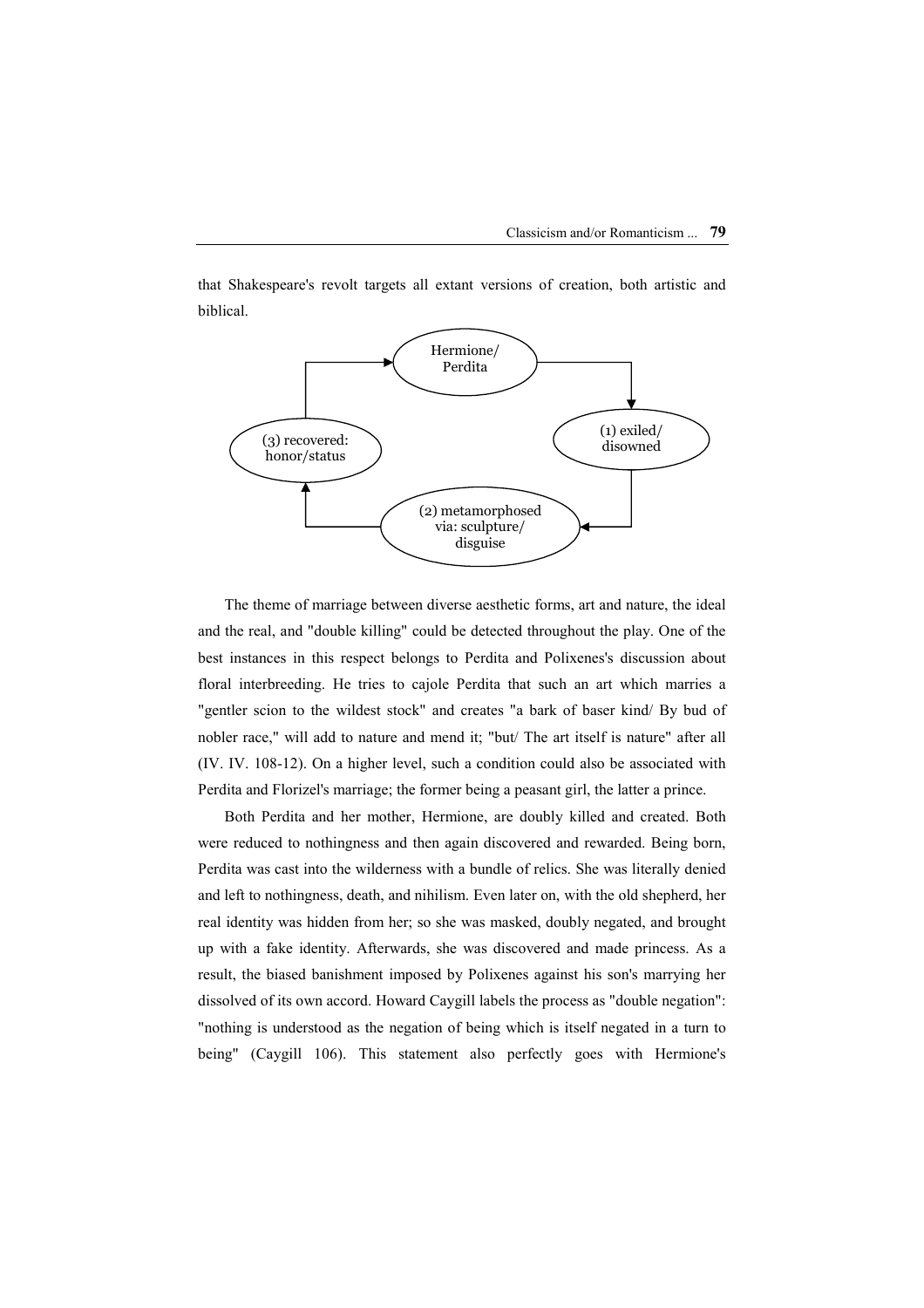resurrection. She was convicted of lechery and high treason, and subsequently ostracized; this led to her virtual death. Then, after sixteen years of muteness, absence, and non-existence, she was found to be living. This did not take place normally though. Being forced to play a dead statue's role, she went through her second negation. This process of "double negation" might as well be displayed by means of the following diagram (the loop happens once in the play, but since the notions of negation and resurrection are ubiquitous, one might view the diagram as a vicious circle too):

The above diagram gives the impression that in order to recover their real and natural status in life, Hermione and Perdita had to undergo the formidable experience of reconciliation between their received/disguised existence and their uncovered/recovered real beings. The diagram might also express the fact that the displayed process necessarily opts for dynamism against stasis. We could also notice this dynamism in the Classical-to-Romantic shift. So, based on Joughin's introduction to *Philosophical Shakespeares*, "artistic creativity is crucially implicated in producing new forms of social interaction and in helping us to modify the criteria by which we understand their significance" (Joughin 4). Despite this, we do not suppose that Shakespeare intended to advocate the Romantic art form either. The first reason is the bridge he constructs between the Classical and the Romantic artistic forms discussed above. The second reason is related to his mocking treatment of the sublime and its Romantic manifestations.

If we propose that Shakespeare might have had human being in mind as a possible Romantic art form, we should add that he demystifies the form after all. The parodic treatment of human being as a Romantic art form is closely connected to Hermione. She is the only person literally undergoing a human-being-to-statue-tohuman-being metamorphosis. In "Harry Hunks, Superstar", Terence Hawkes discusses the motif of bear-baiting (a pseudo-circus sort of performance popular at the time of Shakespeare and a rival to the theatre) in a number of Shakespeare's plays. With respect to *The Winter's Tale*, Hawkes attributes the motif to Hermione's condition. In its historical context, the motif meant a kind of inhumane and savage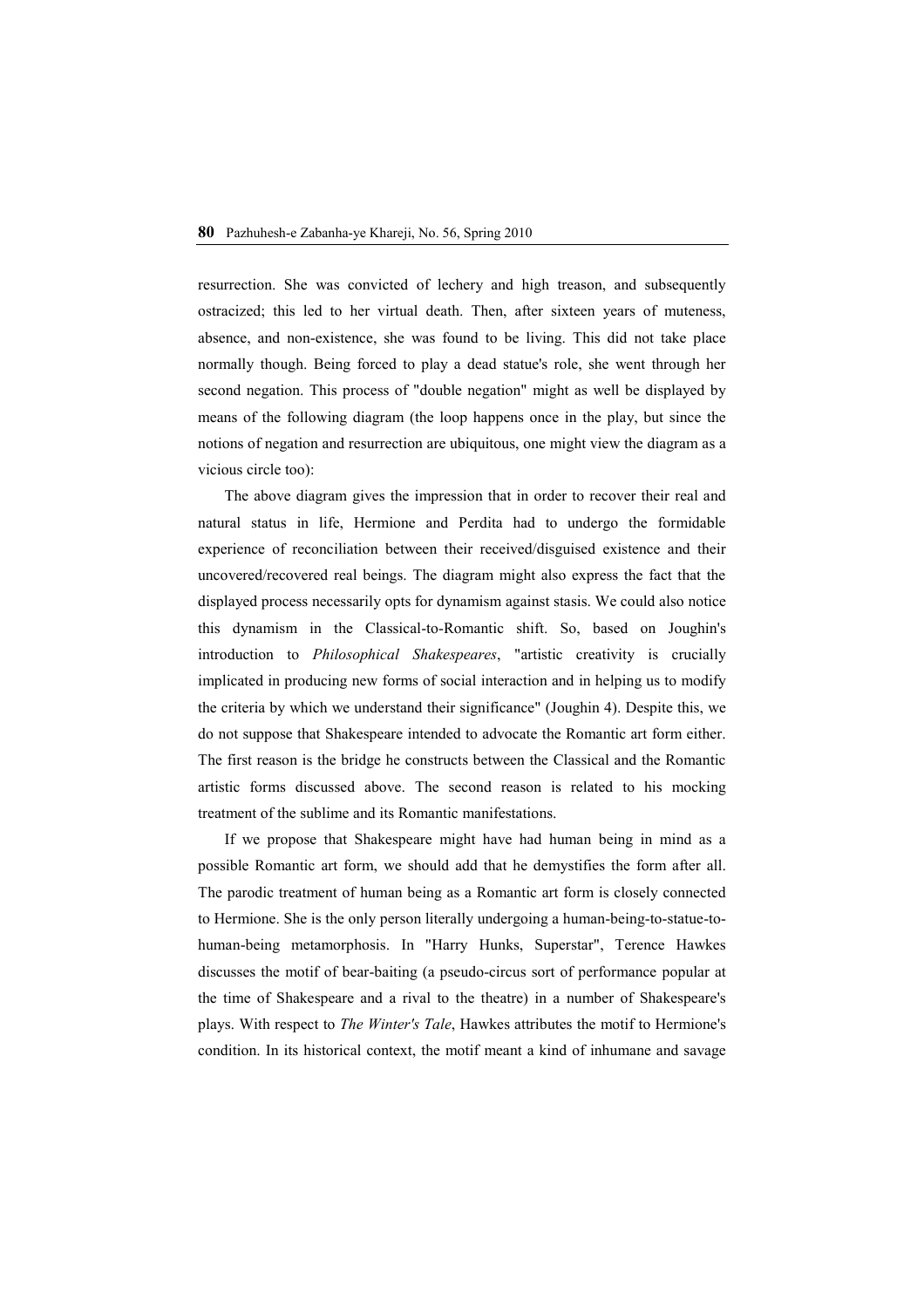play upon a tied and defenseless bear attacked by dogs or beaten by whips and so forth. According to Hawkes, Hermione suffers the same condition when she and Polixenes are talking silently while Leontes is nourishing extraordinarily superfluous jealousy in his mind against them, giving an account of "their behavior as startling in its immediacy as it is pointed in its implications" (Hawkes 96):

Too hot, too hot!

To mingle friendship far, is mingling bloods.

I have *tremor cordis* on me,--my heart dances;

But not for joy,--not joy…

[…]

But to be paddling palms and pinching fingers,

As now they are; and making practiced smiles,

As in a looking-glass ….

…O, that is entertainment

My bosom likes not, nor my brows!--Mamillius,

Art thou my boy? (I. II. 32-44)

The excerpt vividly evinces the effects of Leontes's jealousy giving "fractures" to his speech in declaring his wife's sexual betrayal (De Grazia 61).

Still, another evidence of bear-baiting motif happens in the third act, in the court of justice, where Leontes indicts the defenseless Hermione of lechery and desecrates her publically. Finally, the last scene where everybody is excitedly waiting for Hermione's statue to be uncovered, the motif is reiterated once more. Here, Hermione is standing on her pedestal, silent, motionless and fastened with onlookers pouring forth their comments on her aesthetic perfection. Of course, one might object to Hermione's being a statue in a context where we are talking about human being as a form. However, since in this scene Hermione serves both roles simultaneously (being a woman realistically and a statue virtually), the objection will be of no consequential significance.

What we get from the above evidences is a human being dragged into conscious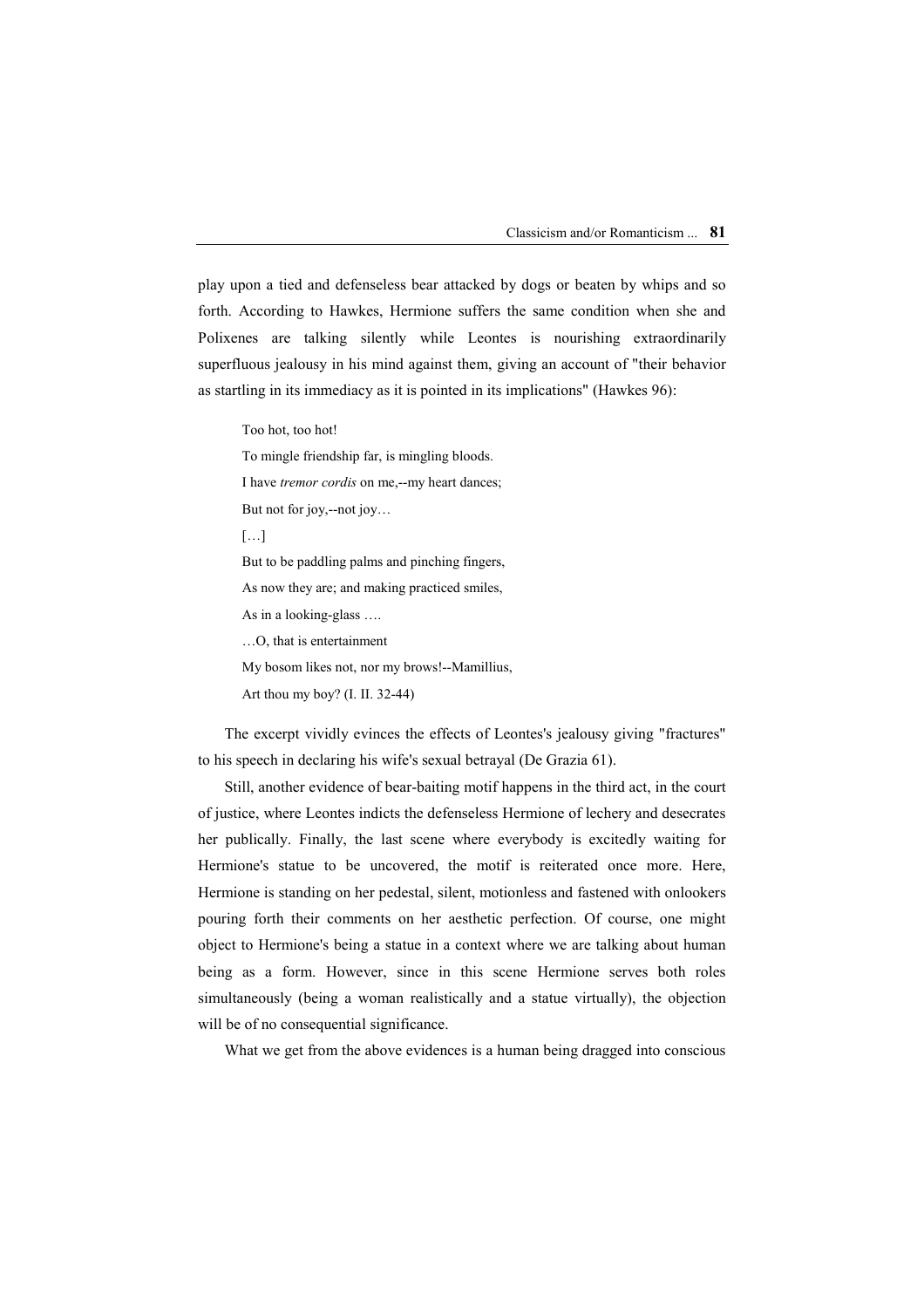or unconscious, playful or earnest derision, confusingly idolized as a saint on the one hand, and desecrated and banished on the other. It seems that something is lacking in both contexts and that is realism. In other words, men and women in this play are, all the time, disguised in one or another way. As David Daniell also has marked, acting and role-playing could be seen everywhere in the play (Daniell 119) and, having Susan Synder's statement in mind, role-playing creates "a certain distance between audience and stage action which is increased by the conscious fictionality of that action" (Synder 95). So although human being is highly spiritual and sublime, s/he can easily take up different forms of disguise on various occasions. Disguise affirms the Lacanian notion that the realm of the real is beyond the reach of humanity. We are either still in the mirror stage or enter the symbolic order, but we can never attain the real.

The theme of disguise which derides the sublime has been exploited very brilliantly in the play. As a case in point, one can point to Autolycus' free slippage through the nets of caste and class benefiting from disguise of one sort or another. His convenient exchanging of clothes, now, as a vagabond, now, as a knight easily leads to an understanding of the potentially paradoxical nature of man (as the new romantic art form) who, endowed with sublimity, can embrace subversion according to the requirements of circumstances. Thus, cross-dressing allows Autolycus to violate the limits of class and get "something for nothing" (Hamilton 1993, par. 43). Autolycus has mastered the skill of make-believe which, in Bristol's words, "is characterized both by correct understanding of certain complex stipulations and by the way those stipulations are taken up in relation to the background knowledge of everyday life" (Bristol 27). Disguise has been conveyed in the following lines in a very sarcastic but significant way:

Unbuckle, unbuckle.— [Florizel *and* Autolycus *exchange garments.* Fortunate mistress,--let my prophecy Come home to ye!—you must retire yourself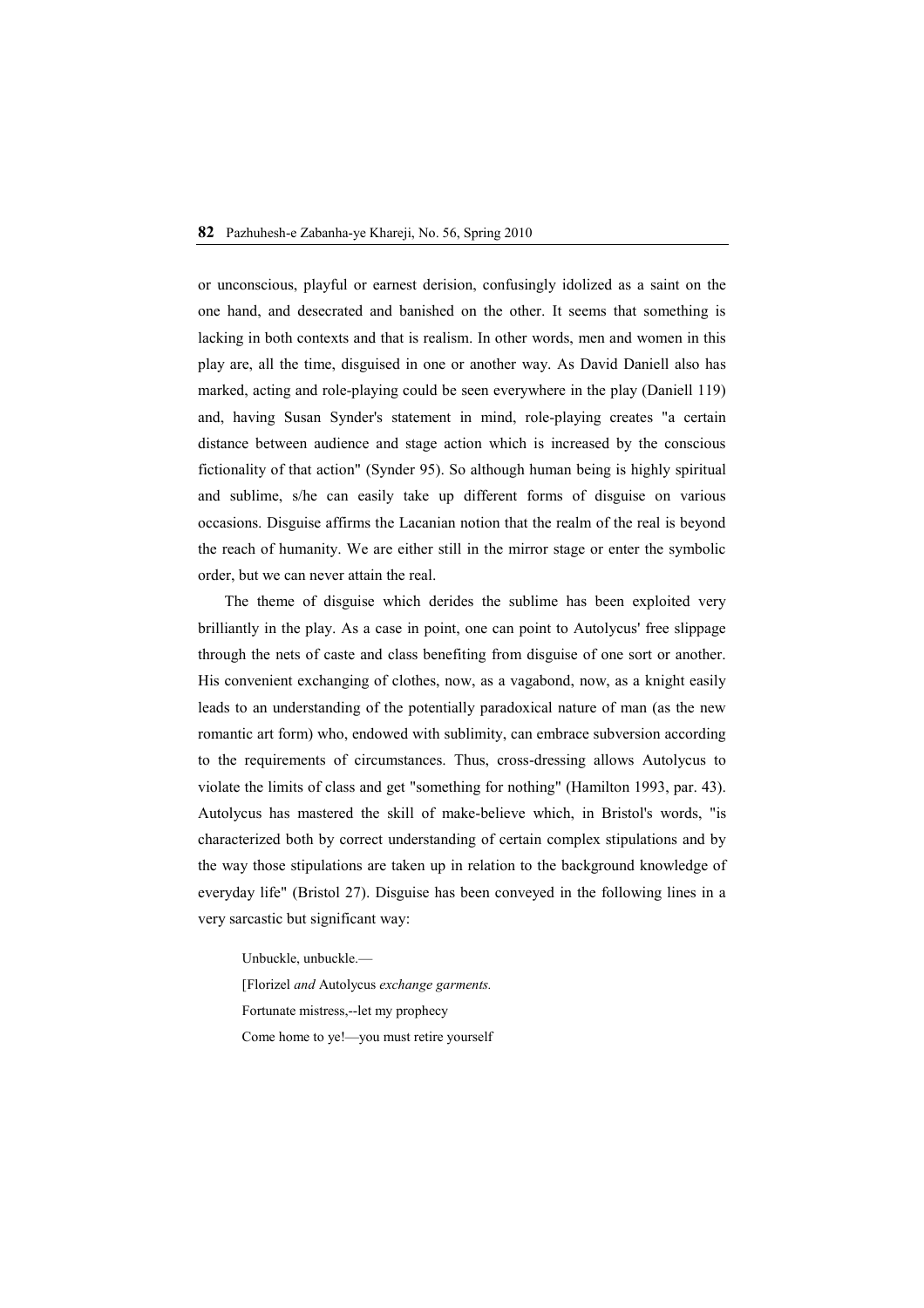Into some covert: take your sweetheart's hat, And pluck it o'er your brows; muffle your face; Dismantle you; and, as you can, disliken The truth of your own seeming; that you may— For I do fear eyes over—to shipboard Get undescried. (IV. IV. 15-23)

A diverse type of subversion happens to Perdita who, disguised under a coercively rustic façade of peasantry for sixteen years, casts off her peasant clothes and wears those of a princess, joins the royal family through the adoption of a new identity, new parents and a new life style. Perdita's disguise is clearly discernible to Polixenes when he meets her for the first time in the Shepherd's house; he easily reads nobility in her features and gets full of admiration for her:

This is the prettiest low-born lass that ever Ran on the green-sward: nothing she does or seems But smacks of something greater than herself, Too noble for this place. (IV. IV. 180-83)

Moreover, Paulina and Hermione play make-believe roles as conjuror and sculpture quite cunningly. They are totally aware of their companions' emotional status having a sixteen-year store of background knowledge before they impart the shock of revealing the truth. They manipulate their feelings dexterously. The following excerpt shows Paulina's make-believe role by announcing herself capable of doing magic things and receiving help from wicked powers:

Either forebear,

Quite presently the chapel, or resolve you

For more amazement. If you can behold it,

I'll make the statute move indeed, descend

And take you by the hand: but then you'll think,--

Which I protest against,--I am assisted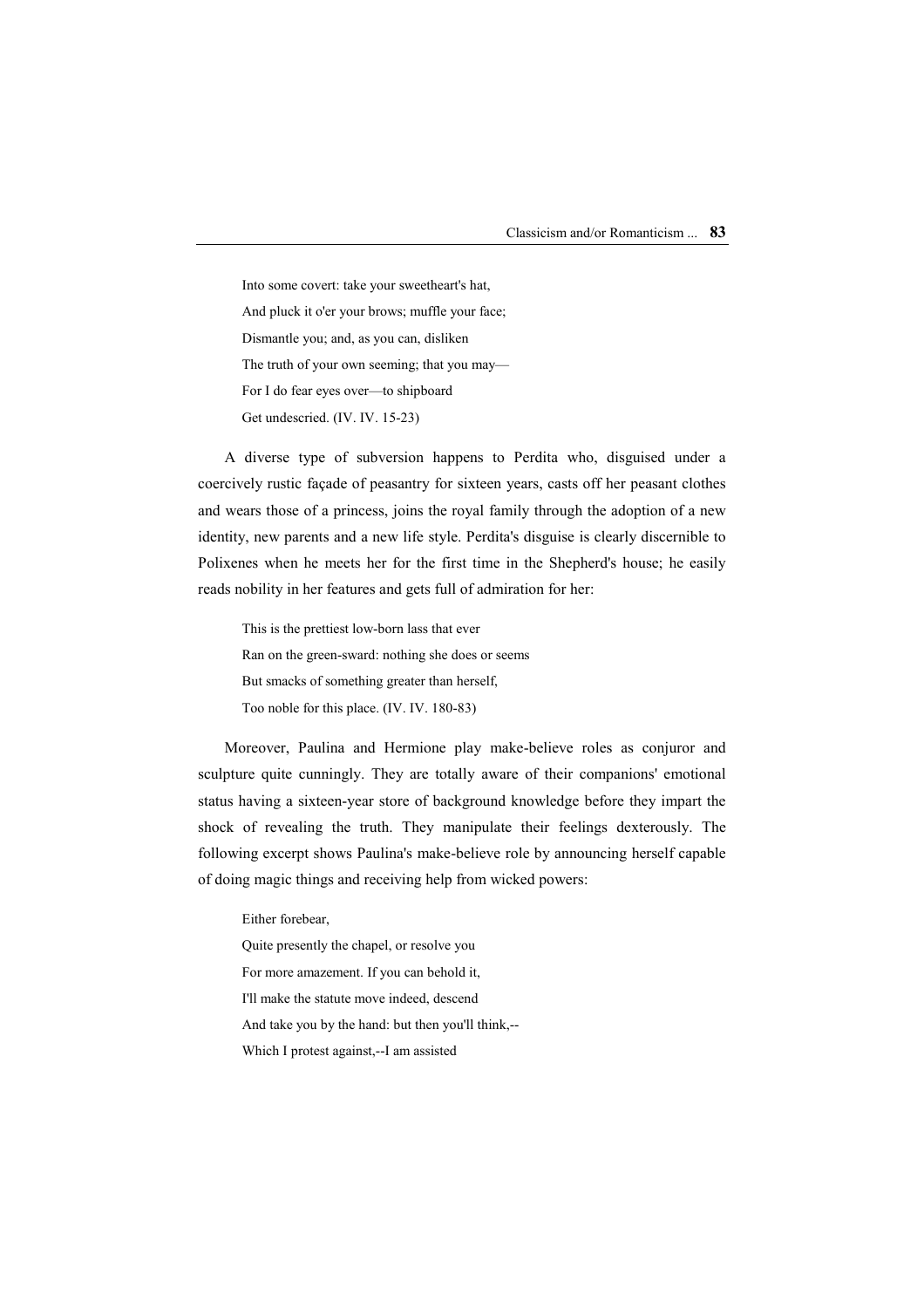By wicked powers. (V. III. 104-10)

At this juncture, regarding make-believe or disguise, we should make a distinction among Autolycus, Paulina, Hermione and Perdita. The first deploys the above sleights of hand quite consciously and even candidly acknowledges what he has done to the audience. This consciousness exists in Paulina's case too.

Hermione's condition, on the other hand, is a bit formidable. Her adoption of disguise can be interpreted differently under diverse circumstances; as to her vanishing for sixteen years, we should mark that she is coerced to non-existence by the King, so though conscious of her situation, she plays this make-believe role quite reluctantly at the initial stage. As for her conversion into a statue, we feel more confident to say that she plays the role very willingly if we consider her longing to return to her former status. While reading the play, we feel as if Hermione had been defamed and winning back her honor would not be a simple task; if we take Umberto Eco's outlook on Greek or Classical rationalism into account, truth is something both explicable and inexplicable. The inexplicability of the knowledge of truth is due to the fact that it is always beyond the reach of the Classical man and in gods' possession; attaining truth, therefore, presupposes attaining gods' language (i.e. a different language) (Eco 30). That is why Leontes waits for Apollo's oracle, it is the ultimate and indubitably true judgment, since, first of all, its secrecy and then its revelatory certainty is beyond man's power. But Leontes doubts the oracle's authority and his son is taken away from him by gods as a punishment (one of the reasons for maintaining that the play shifts from the moderation of Classicism to the insurrection of Romanticism is that the boundaries are broken and revolt dominates the atmosphere, in this case, Leontes's revolt against gods). So, the time is not ripe yet for Hermione's restoration of her previous glory. This needs a much braver attempt on her part. To reveal the truth of her honor, Hermione must adopt a different language, the language of aesthetics, namely sculpture.

Perdita's case is a horse of a different color. She was disowned by her father, found in the wilderness by chance and raised by a shepherd; she fell in love with a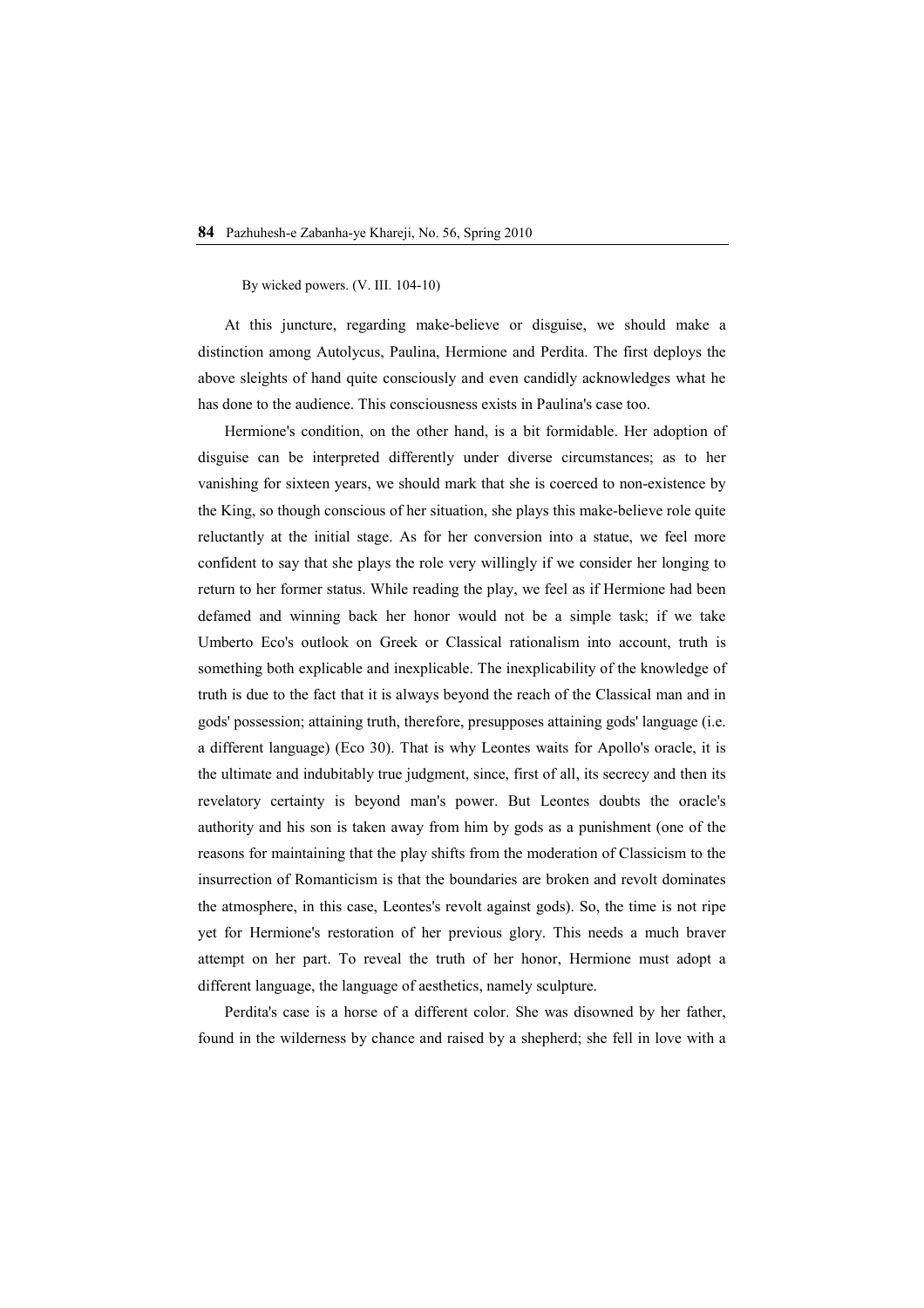prince unaware of the fact that his father was a friend of Leontes (her real father); but could Polixenes also be unaware of the fact that he was actually conversing with Leontes's daughter despite her striking likeness to her mother? The point is that Polixenes's negligence has been exposed by Shakespeare implicitly, since he does not recognize "her strong resemblance to Hermione, which is stressed as one of the 'proofs' of identity later" (Thatcher par. 4) on in the play. This could be an evidence of the insufficiency of the Classical notion of exact imitation (e.g. the striking resemblance between Perdita as daughter and Hermione as mother) which has been included and ridiculed in the play quite indirectly by the author. One more evidence of Polixenes's conspicuous negligence is that the fact that Perdita cultivates flowers in her garden "hints at her desire for upward mobility or, perhaps more likely, at her hidden royal heritage." This, however, does not lead to Polixenes's recognition of Perdita (Tinger 126). by means of a very hasty elopement with Florizel, she accidentally finds herself in her father's abode. As a result, she is not conscious of the imposed role she has been playing all these years.

The above details may prove that Shakespeare was too smart to fall prey to any of the art forms classified by Hegel. We might even say that by commingling both forms at first, and then parodying them, Shakespeare caused violation in the linear, progressive movement from Classical to Romantic aesthetic notions. As it is, therefore, *The Winter's Tale* may be understood to contain anti-Hegelian perspectives.

#### **Conclusion**

To conclude, we should point out that the amalgamation and hybridization of the two themes of "disguise" and "reconciliation between Classic and Romantic aesthetic forms" in this play might be a good reason for the recognition of Shakespeare's attitude toward those aesthetic notions as paradoxical and ambiguous. Thus, back to the questions we raised earlier, and with respect to Shakespeare's time as the age of Reformation, we could state that *The Winter's Tale* seems to display a movement from Classical to Romantic aesthetics at the first glance. But then,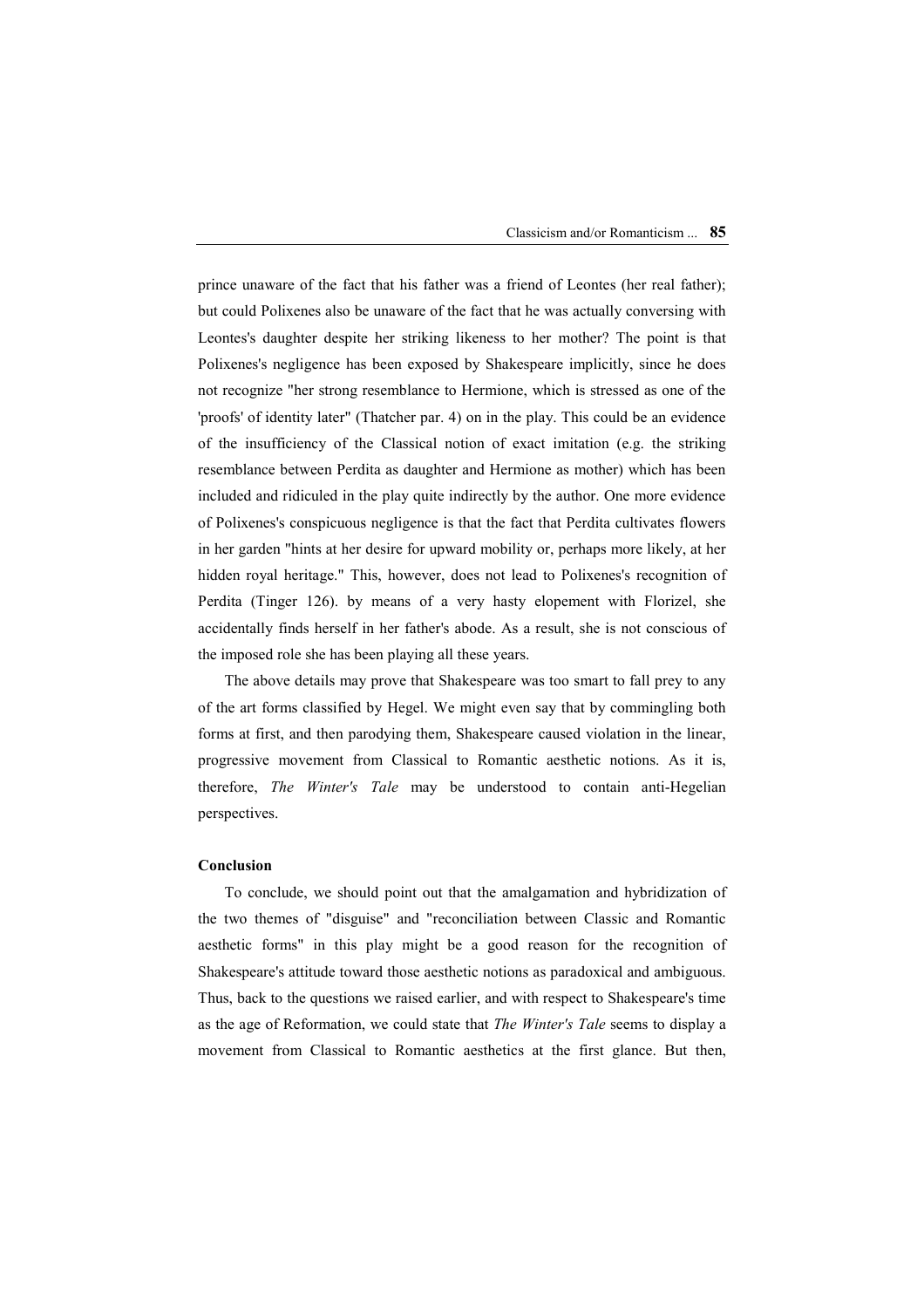delving into the heart of the matter, we find out that the play deals with both aesthetic forms so ambivalently that their mutual embracement and reciprocal interaction wear away to the point of uncertainty. We can definitely detect both Hermionian stasis and resurrection/insurrection in the play, but we should be keen enough to notice the turbulence beneath those notions. As for the stance of this essay, we may agree with Joughin about the paradoxical nature of Shakespeare's works resisting any sort of generalization. As a result, general statements such as "Shakespeare is the classic of motion" should be approached more cautiously.

### **References**

- Bakhtin, M. M. (1984). *Rabelais and His World*. Iswolsky, H. (Trans). Bloomington: Indiana University Press.
- Bate, W. J. (1946). *From Classic to Romantic Premises of Taste in Eighteenth-Century England*. Cambridge: Harvard University Press.
- Bristol, M. D. (2000). "How Many Children Did She Have?" In Joughin, J. J. (Ed). *Philosophical Shakespeares*. London: Routledge. 18-33.
- Caygill, H. (2000). "Shakespeare's Monster of Nothing." In Joughin, J. J. (Ed). *Philosophical Shakespeares*. London: Routledge. 103-114.
- Daniell, D. (1996). "Shakespeare and the Traditions of Comedy." In Wells, S. (Ed). *The Cambridge Companion to Shakespeare Studies*. UK: Cambridge University Press. 101-121.
- De Grazia, M. (2002). "Shakespeare and the Craft of Language." In De Grazia, M. & Wells, S. (Eds). *The Cambridge Companion to Shakespeare*. UK: Cambridge University Press. 49-64.
- Eco, U. (2002). "Interpretation and History." In Collini, S. (Ed). *Interpretation and Overinterpretation*. UK: Cambridge University Press. 23-43.
- Hamilton, D. B. (1993). "*The Winter's Tale* and the Language of Union, 1604-1610." *Shakespeare Studies* 21.
- Hamilton, E. (1959). *Mythology*. New York: The New American Library of World Literature.
- Hattaway, M. (2007). *Renaissance and Reformations: An Introduction to Early Modern English Literature*. UK: Blackwell Publishing, Ltd.
- Hawkes, T. (2002). *Shakespeare in the Present*. London: Routledge.